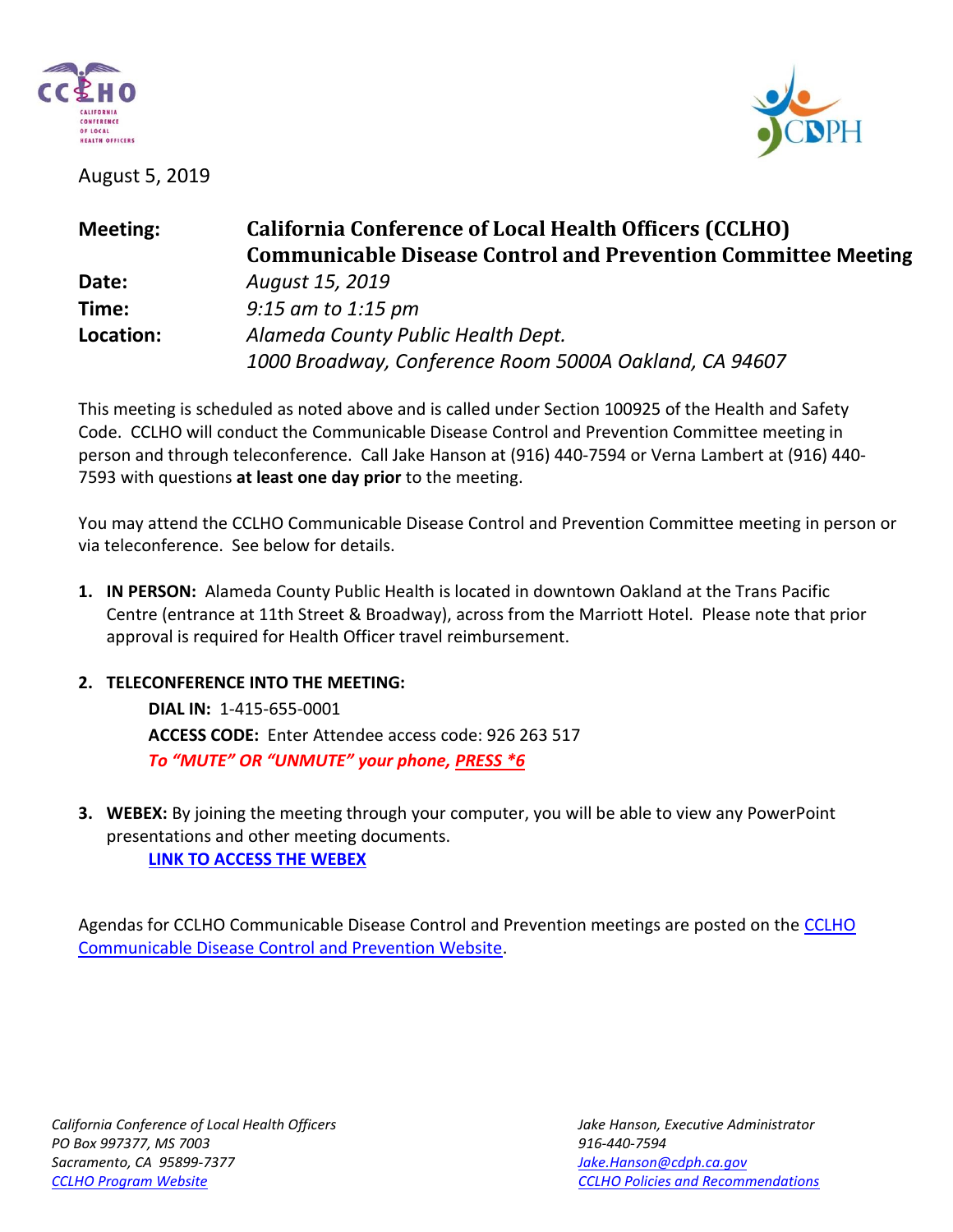# **CCLHO COMMUNICABLE DISEASE CONTROL AND PREVENTION AGENDA**

## **9:15 am: Co-Chairs Report**

 *Erica Pan, MD, MPH, Alameda; and Barbara Cole, RN, PHN, MSN, Riverside*

- Introductions
- *Action Item: Approval of Minutes: (June 2019)*
	- o Discussion
	- o Public Comment
	- o Vote
- Board Action Items/Updates
	- Infectious Disease funds calls update
	- Outbreak Public Notification protocol
	- Health systems Integration Committee next meeting 9/4th 9am-11am
	- CDCP relevant federal bills and CCLHO positions:
		- o HR 2858 FORWARD Act of 2019
		- o HR 2862 VACCINES Act of 2019
	- o Discussion
	- o Public Comment
- Other Items and Updates
	- EHR Taskforce to address syndromic surveillance & Health Information Exchanges
	- o Discussion
	- o Public Comment

## **9:35 am: Center for Infectious Diseases (CID) Update, California Department of Public Health (CDPH)**

 Center and Division Update, *Gil Chavez, MD, MPH, Deputy Director, CID, CDPH James Watt, MD, MPH, Division Director, DCDC, CDPH*

- o Title 17 regulations package updates
- o Discussion
- o Public Comment

#### **9:45 am: Legislative Stakeholder Updates**

 *Health Officer Association of California (HOAC) – Kat DeBurgh, MPH, Executive Director*

- Update on clean-up for EH AB 626 legislation
- AB 377 (Garcia) Microenterprise home kitchen operations
- SB 276 (Pan) Med exemptions
- AB 262 (Gloria) Local health officers: communicable diseases
- AB 283 (Chu) CalWORKS: School attendance: immunizations
- Other CDCP relevant bills affecting health officer duties
	- o Discussion
	- o Public Comment

#### **10:00 am: Legislative Discussion**

*Erica Pan, MD, MPH, Alameda, Committee Co-Chair*

- SB 159 (Wiener) PrEP bill
- AB 294
- Incarcerated Health & CD Workgroup update
	- o Shared resources & key subtopic areas
	- o Discussion
	- o Public Comment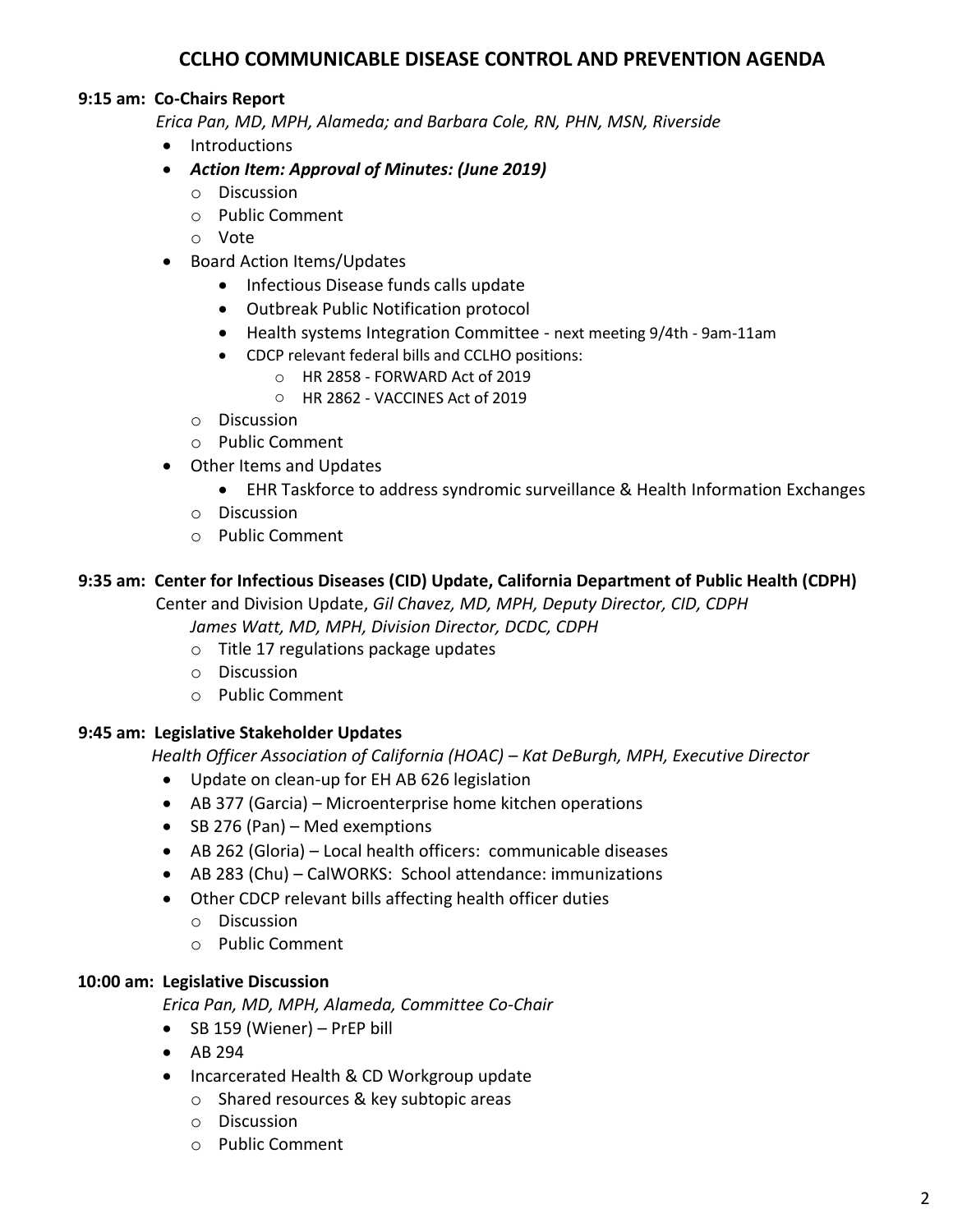#### **10:15 am: HIV/AIDS Update**

- Office Update: *Phillip Peters, MD, Office of AIDS Medical Officer*
- California STD HIV Controllers Association (CSHCA) Report
	- *Action item: Electronic reporting of HIV recommendation*
	- o Discussion
	- o Public Comment
	- o Vote

## **10:35 am: Sexually Transmitted Diseases Update**

- Branch Update *Chief, Sexually Transmitted Diseases Control Branch*
	- o Discussion
	- o Public Comment

#### **10:45 am: BREAK**

## **11:00 am:** *Action item: HIV STD CA proposed resolution regarding 7th grade vaccination requirements*

- Update regarding stakeholder call
- Review updated proposed resolution
	- o Discussion
	- o Public Comment
	- o Vote

## **11: 20 am: Immunizations Update**

 *Sarah Royce, MD, MPH, Chief, Immunization Branch*

- o Discussion
- o Public Comment

## **11:30 am:** *Action Item: Understanding California's Child Care and School Immunization Requirements and Medical Exemptions Article*

- o Discussion
- o Public Comment
- o Vote

#### **11:40 am: Infectious Diseases Update**

- Branch Update *Duc Vugia, MD, Chief, Infectious Diseases Branch* 
	- o Discussion
	- o Public Comment
- CA Association of Communicable Disease Controllers (CACDC) Report
	- o Discussion
	- o Public Comment

#### **11:50 am: Communicable Disease Emergency Response Update**

*Juan Ruiz, MD, MPH, Dr.PH, Chief, Communicable Disease Emergency Response Program (CDER); Deniz Dominguez, MHS, Program Manager, CDER*

- Update on CalREDIE
	- o Updates on HIV reporting
	- o Status of e CR Reporting
	- o Cross-jurisdictional data sharing update
	- o Discussion
	- o Public Comment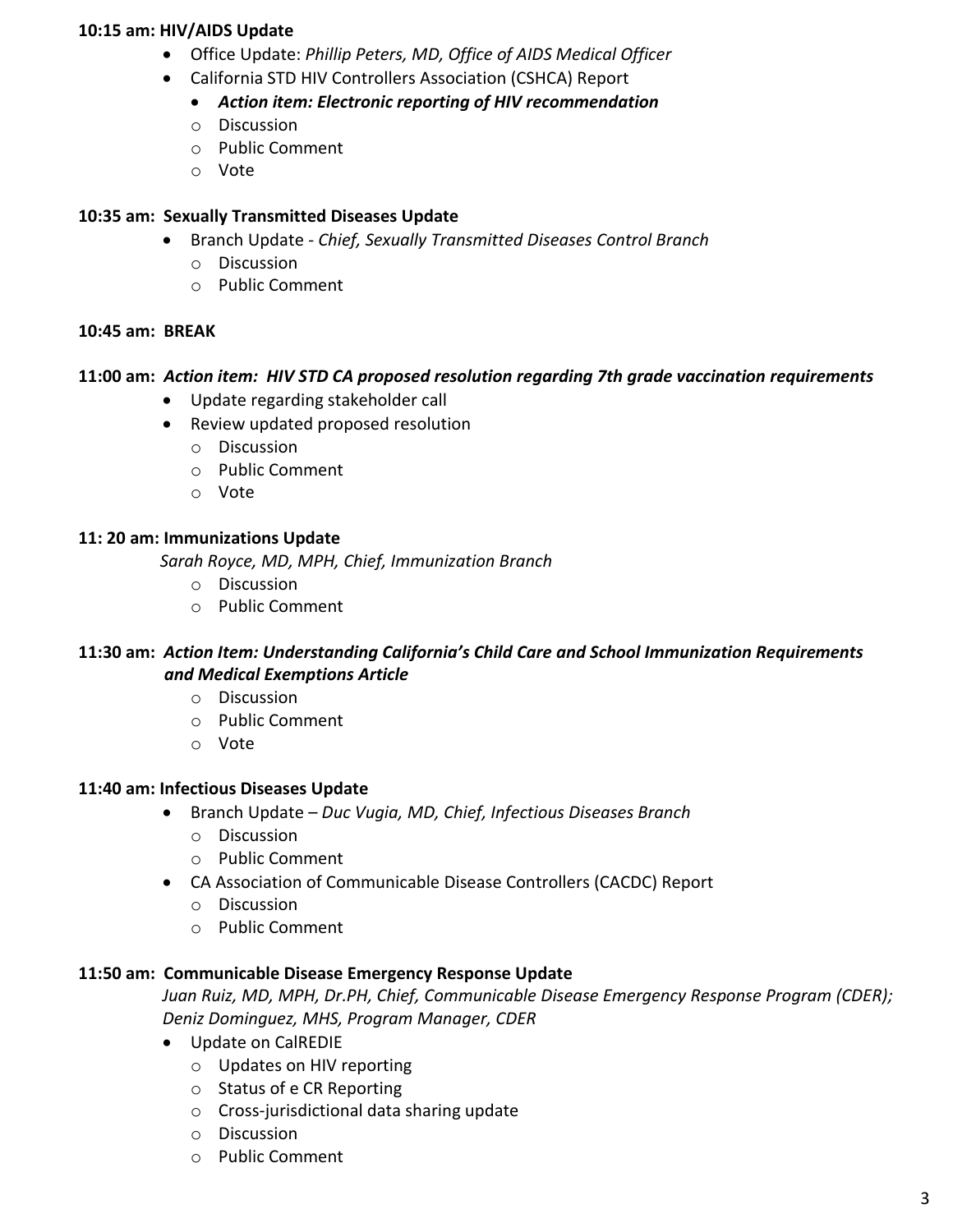#### **12:00 pm: Correctional Health Care Services Update**

*Heidi Bauer, MD, MPH California Correctional Health Care Services*

- o Discussion
- o Public Comment

## **12:10 pm: Healthcare Associated Infections Update**

 *Erin Epson, MD, Assistant Chief, Healthcare Associated Infections Program*

- o Discussion
- o Public Comment

#### **12:20 pm: Tuberculosis Update**

- Branch Update *Jennifer Flood, MD, MPH, Chief, Tuberculosis Control Branch*
	- o Title 8 and Title 22 regulations regarding TB Screening (L&C and Cal OSHA) & new CDC guidelines
- CA Tuberculosis Controllers Association (CTCA) Report
	- o Discussion
	- o Public Comment

## **12:35 pm: Infectious Diseases Laboratory Update**

- Branch Update *Katya Ledin, PhD, Chief, Infectious Diseases Laboratory Branch, CDPH*
- CA Association of Public Health Laboratory Directors (CAPHLD) Report
	- o Status of workgroup to address modern guidelines for PH labs
	- o Discussion
	- o Public Comment

## **12:45 pm: Public Health Communicable Disease Infrastructure funding requests**

- Discussion regarding proposed uses of funding
- Discussion regarding proposed measures of impact

#### **1: 00 pm: Agenda Items for Future Meetings**

- Occ Health, Cal OSHA & Coccidiomycosis
- EHR Access Taskforce Update
- Review list of potential agenda item topics
- Future joint meetings
	- $\circ$  Potential joint meeting MCAH
	- o Discussion
	- o Public Comment

#### **1:05 pm: Public Comment for Items not on the Agenda**

#### **1:15 pm: Adjourn**

**Next Meeting: October 17, 2019 in Oakland**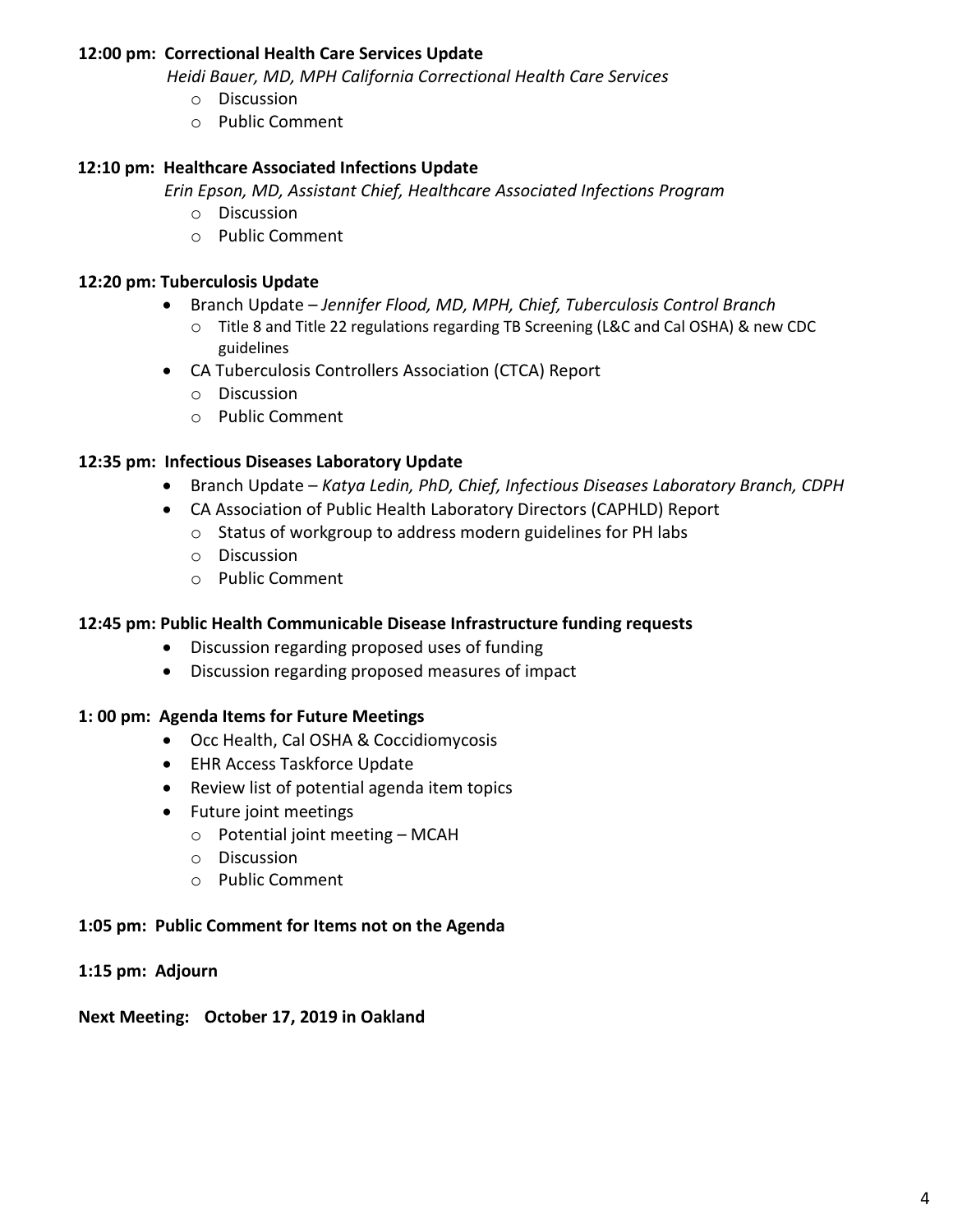#### **Additional Meeting Locations:**

Grass Valley, CA 95945 Stockton, CA 95205

Nevada County Community Health San Joaquin Public Health Services 500 Crown Point Circle, Ste. 110 1601 E. Hazelton Avenue, Room 47

Long Beach Department of Health and Human Services 2525 Grand Avenue, Room 280 Long Beach, CA 90815

## **CCLHO Communicable Disease Control and Prevention Committee Co-Chairs**

Erica Pan, MD, MPH, Alameda Barbara Cole, RN, PHN, MSN, Riverside

## **Affiliates**

California Association of Communicable Disease Controllers (CACDC) California Association of Public Health Laboratory Directors (CAPHLD) California STD HIV Controllers Association (CSHCA) California Tuberculosis Controllers Association (CTCA) Directors of Public Health Nursing (DPHN) Mosquito and Vector Control Association of California (MVCAC)

## **California Department of Public Health and Other State Department Staff**

Susan Fanelli, Acting Director Charity Dean, MD, MPH, Assistant Director and Acting State Public Health Officer Gil Chavez, MD, MPH, Deputy Director, Center for Infectious Diseases Monica Wagoner, Deputy Director, Legislative and Governmental Affairs Paul Kimsey, PhD, State Public Health Laboratory Director James Watt, MD, MPH, Division Chief, Division of Communicable Disease Control Rick Kreutzer, MD, MPH, Division Chief, Division of Environmental and Occupational Disease Control Karen Mark, MD, MPH, Chief, Office of AIDS Heidi Bauer, MD, MPH, Chief, STD Control Branch Duc J. Vugia, MD, MPH, Chief, Infectious Disease Branch Jennifer Flood, MD, MPH, Chief, Tuberculosis Control Branch Sarah Royce, MD, MPH, Chief, Immunization Branch Katya Ledin, PhD, Chief, Infectious Diseases Laboratory Branch Lynn Janssen, Chief, Healthcare Associated Infections Program Juan Ruiz, MD, MPH, Dr.PH, Chief, Communicable Disease Emergency Response Program Vicki Kramer, PhD, Chief, Vector-Borne Disease Section Curtis Fritz, DVM, State Public Health Veterinarian, Veterinary Public Health Section Janet Mohle-Boetani, MD, MPH, Deputy Medical Executive, CA Correctional Health Care Services

## **Other Stakeholders**

Kat DeBurgh, MPH, Health Officers Association of California

# **NOTICES**

*Please note that in accordance with the Bagley-Keene Open Meetings Act, this meeting is open to the public. The order of consideration of matters on this agenda may be changed without prior notice. While CCLHO intends to webcast this meeting, it may not be possible to webcast the entire meeting due to limitations on resources.*